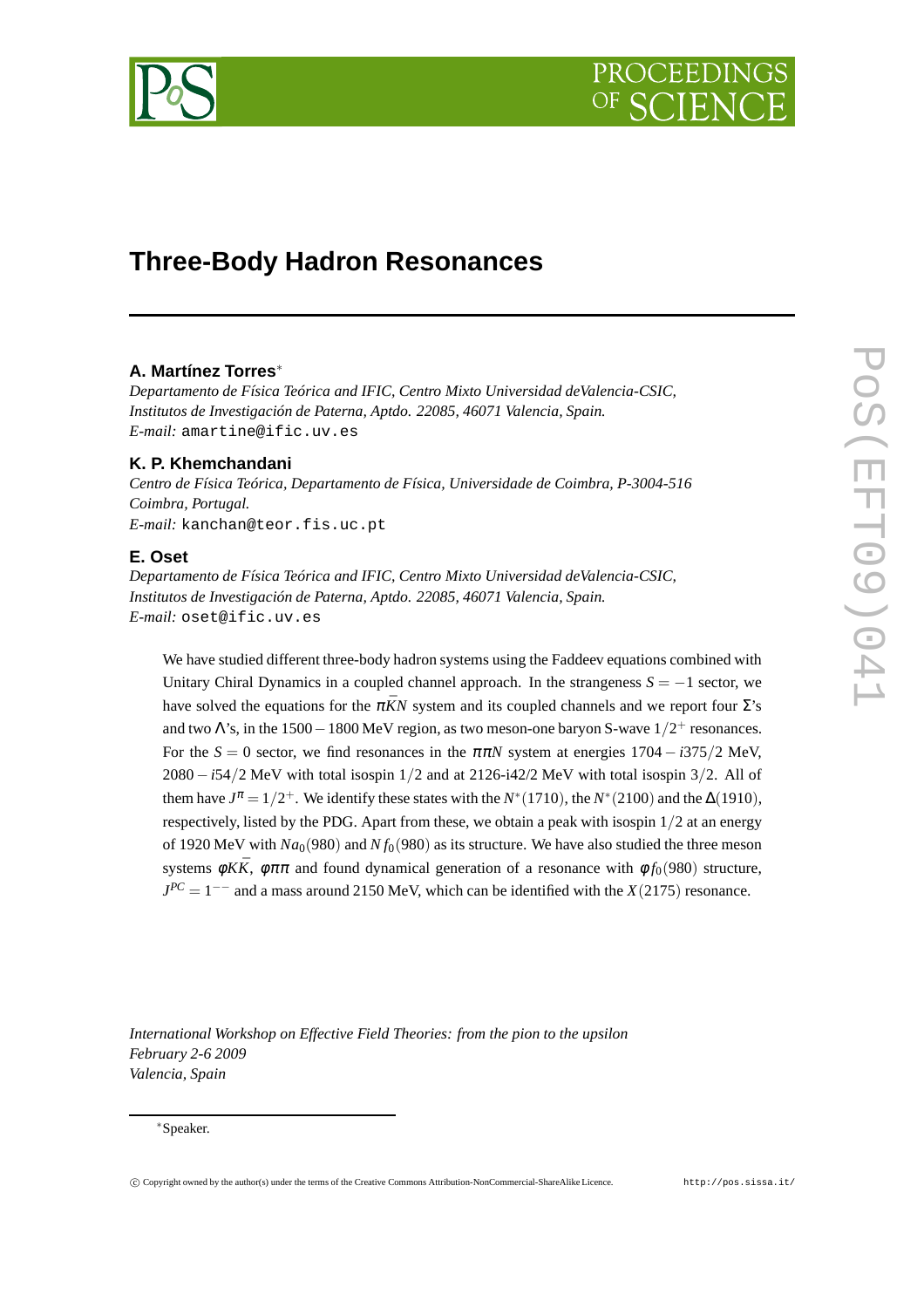## **1. Introduction**

Two-body meson-baryon and meson-meson systems, as for example,  $\bar{K}N$ ,  $\pi\Sigma$ ,  $\pi\Lambda$ ,  $\pi N$ ,  $\pi\pi$ ,  $K\bar{K}$ ,  $\pi\eta$ , etc., have been studied extensively using unitary chiral dynamics and dynamical generation of many baryon and meson resonances in these systems has been found, for instance, the  $\Lambda(1405)$ ,  $\Lambda(1520)$ ,  $N^*(1535)$ , etc., in the baryon sector and the  $f_0(980)$ ,  $a_0(980)$ ,  $\sigma(600)$ , etc., in the meson sector  $[1, 2, 3, 4, 5, 6, 7, 8, 9]$ . It has also been found that all these states contain important meson-baryon and meson-meson components, respectively, in their wave functions, which play an important role in the description of their physical properties. Since the interaction in such two-body systems is strongly attractive, it seems plausible to anticipate that the addition of one more meson or baryon could lead to the generation of new states in which case the interaction of the three particles could be determinant in understanding some experimental findings. Some existing resonances, which can be strongly expected to be examples of such situation, are the  $N^*(1710)$ , which decays with 40-90 % branching ratio to  $\pi \pi N$  and with 10-40% for that  $\pi \pi N$  system in which the  $\pi - \pi$  interaction is in s wave, with isospin zero [10]. The  $\Sigma(1660)$ , which shows up as a clear signal in the reaction  $K^-p \to \pi^0 \pi^0 \Sigma^0$  [11]. Also, recently, a new meson resonance, *X*(2175), has been claimed by BABAR and BES [12, 13, 14] in the  $e^+e^- \to \phi f_0(980)$  and  $J/\psi \to \eta \phi f_0(980)$ reactions with quantum numbers 1−−. Therefore, a study of two meson and one baryon systems, like  $\pi \pi N$ ,  $\pi \pi \Sigma$ ,  $\pi \bar{K} N$ , etc., and three-meson systems like,  $\phi \pi \pi$ ,  $\phi K \bar{K}$ ,  $K^* \pi K$ , etc., could shed light in the understanding of the properties of states like the  $N^*(1710)$ ,  $\Sigma(1660)$ ,  $X(2175)$ , etc.

With this motivation, we have extended the two-body chiral studies to those three-body systems in which the Faddeev equations are solved using, as input, the two-body chiral *t*-matrices which are calculated by solving the Bethe-Salpeter equation in the coupled channel approach for each of the different pairs of the three-body system.

# **2. The Framework**

In order to get the three-body *T* matrix we follow the procedure developed in [15, 16, 17, 18]. In this approach, due to the fact that the chiral *t*-matrices can be explicitly decomposed into a term depending on the invariant mass of the interacting pair and an off-shell part which is inversely proportional to a propagator, an explicit cancellation between the contribution of the off-shell part of the *t*-matrices with a three-body contact term originated from the chiral Lagrangian is found. This converts the integral Faddeev equations into the following algebraic ones

$$
T_R^{12} = t^1 g^{12} t^2 + t^1 \left[ G^{121} T_R^{21} + G^{123} T_R^{23} \right]
$$
  
\n
$$
T_R^{13} = t^1 g^{13} t^3 + t^1 \left[ G^{131} T_R^{31} + G^{132} T_R^{32} \right]
$$
  
\n
$$
T_R^{21} = t^2 g^{21} t^1 + t^2 \left[ G^{212} T_R^{12} + G^{213} T_R^{13} \right]
$$
  
\n
$$
T_R^{23} = t^2 g^{23} t^3 + t^2 \left[ G^{231} T_R^{31} + G^{232} T_R^{32} \right]
$$
  
\n
$$
T_R^{31} = t^3 g^{31} t^1 + t^3 \left[ G^{312} T_R^{12} + G^{313} T_R^{13} \right]
$$
  
\n
$$
T_R^{32} = t^3 g^{32} t^2 + t^3 \left[ G^{321} T_R^{21} + G^{323} T_R^{23} \right]
$$
  
\n(2.1)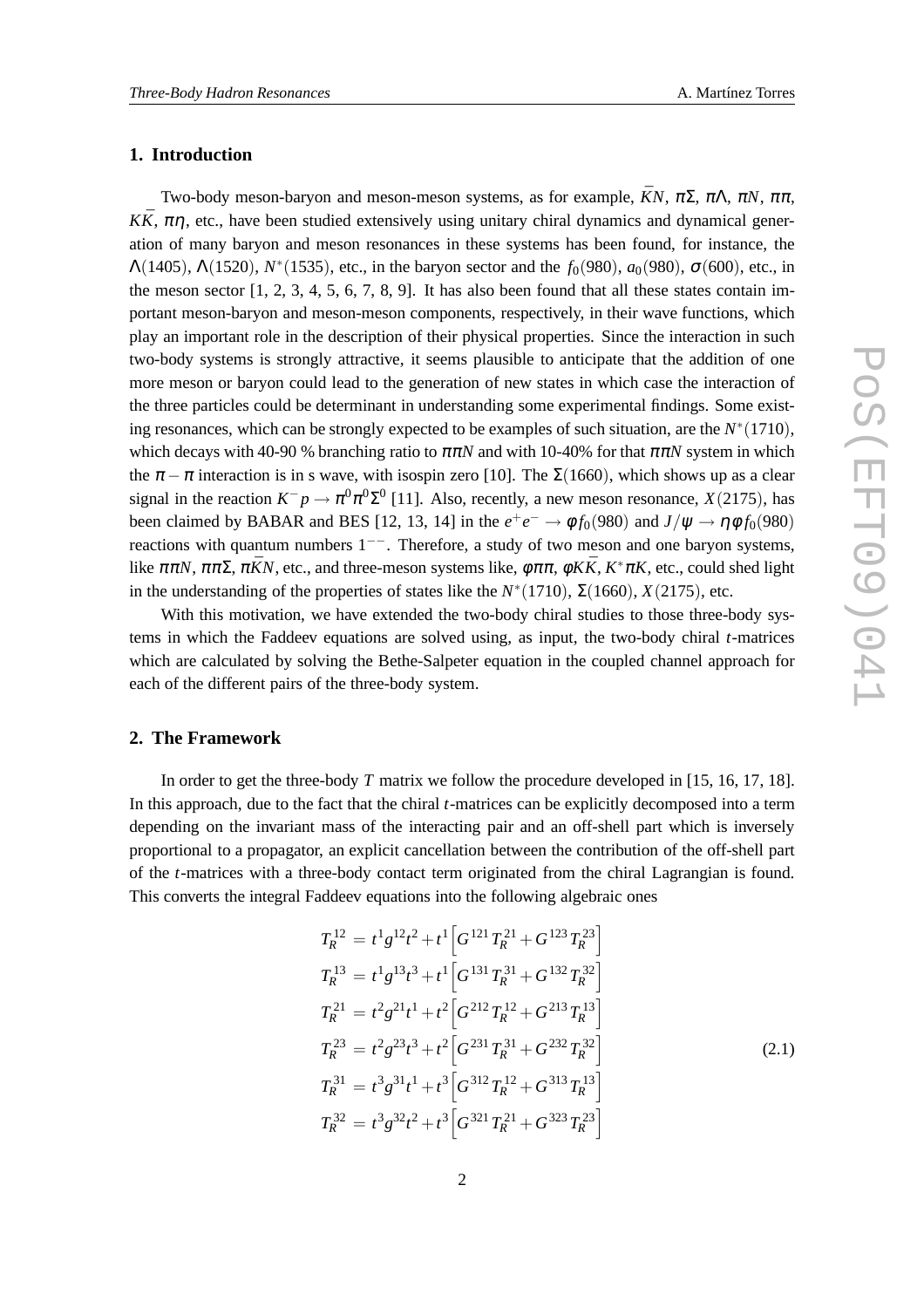The  $T_R^{ij}$  $R<sup>2</sup>$  partitions include all the different contributions to the three-body *T*- matrix in which the last interactions are given in terms of the two-body *t*-matrices  $t^j$  and  $t^i$ , respectively. The  $T_R^{ij}$ *R* matrices are connected to the Faddeev partitions  $T<sup>i</sup>$  through

$$
T^{i} = t^{i} \delta^{3}(\vec{k}_{i}^{\prime} - \vec{k}_{i}) + \sum_{j \neq i=1}^{3} T_{R}^{ij}, \quad i = 1, 2, 3
$$
 (2.2)

with  $\vec{k}_i$  ( $\vec{k}'_i$ ) being the initial (final) momentum of the particle *i*. Therefore, the full three-body *T*-matrix is expressed in terms of  $T_R^{ij}$  $\frac{dI}{R}$  as

$$
T = \sum_{i=1}^{3} T^{i} = \sum_{i=1}^{3} t^{i} \delta^{3}(\vec{k}_{i}^{\prime} - \vec{k}_{i}) + T_{R}
$$
  

$$
T_{R} \equiv \sum_{i=1}^{3} \sum_{j \neq i=1}^{3} T_{R}^{ij}
$$
(2.3)

In Eq.(2.1),  $g^{ij}$  is the three-body Green's function of the system and  $G^{ijk}$  is a loop function of threeparticles (for more details see [15, 16, 17, 18]). All the matrices involved in Eq.(2.1) are projected in S -wave, thus giving total  $J^{\pi} = 1/2^+$ .

## **3. Results**

#### **3.1 Two mesons and one baryon with S=-1**

It is well known that the  $\pi\Sigma$  system and its coupled channels generate dynamically the two Λ(1405) *S*<sup>01</sup> resonances [1, 6]. If we add, for example, one more pion, we will end up with a system in which the interaction between the different pairs is attractive in some energy range, in addition to the attractive interaction in the  $\pi\Sigma$  region, the two pion interaction is also strongly attractive in nature around the  $\sigma$ (600) and  $f_0$ (980) mass [3, 7]. Thus, in some energy range there will be attractive interaction between the three pairs. This means that systems as  $\pi \pi \Sigma$ ,  $\pi \pi \Lambda$ , etc., can get bound through the mutual interaction between the three particles. In order to build the coupled channels, we take all the mesons from the pseudoscalar octet and couple with the baryons from the  $1/2^+$  octet to obtain total strangeness -1. To the resulting system we add a pion which leads to twenty-two coupled channels for total charge of the three particles equal to zero [15]. Eqs.(2.1) have been solved using all these coupled channels and dynamical generation of six resonances has been found with the properties of  $\Sigma(1770)$ ,  $\Sigma(1660)$ ,  $\Sigma(1620)$ ,  $\Sigma(1560)$ ,  $\Lambda(1810)$  and  $\Lambda(1600)$ , respectively.

#### **3.2 Two mesons and one baryon with S=0**

We solve Eqs.(2.1) for the  $\pi \pi N$  system for total charge zero considering fourteen coupled channels [17, 18]. The calculated three-body *T*-matrix reveals dynamical generation of four resonances: (1) One with mass around 1704 MeV and 375 MeV of width, which we obtain when the two pions interact for an invariant mass close to 600 MeV in isospin zero, thus, in the  $\sigma$ (600) region. This is in perfect agreement with the feature of the  $N^*(1710)$  listed by the PDG [10]. (2)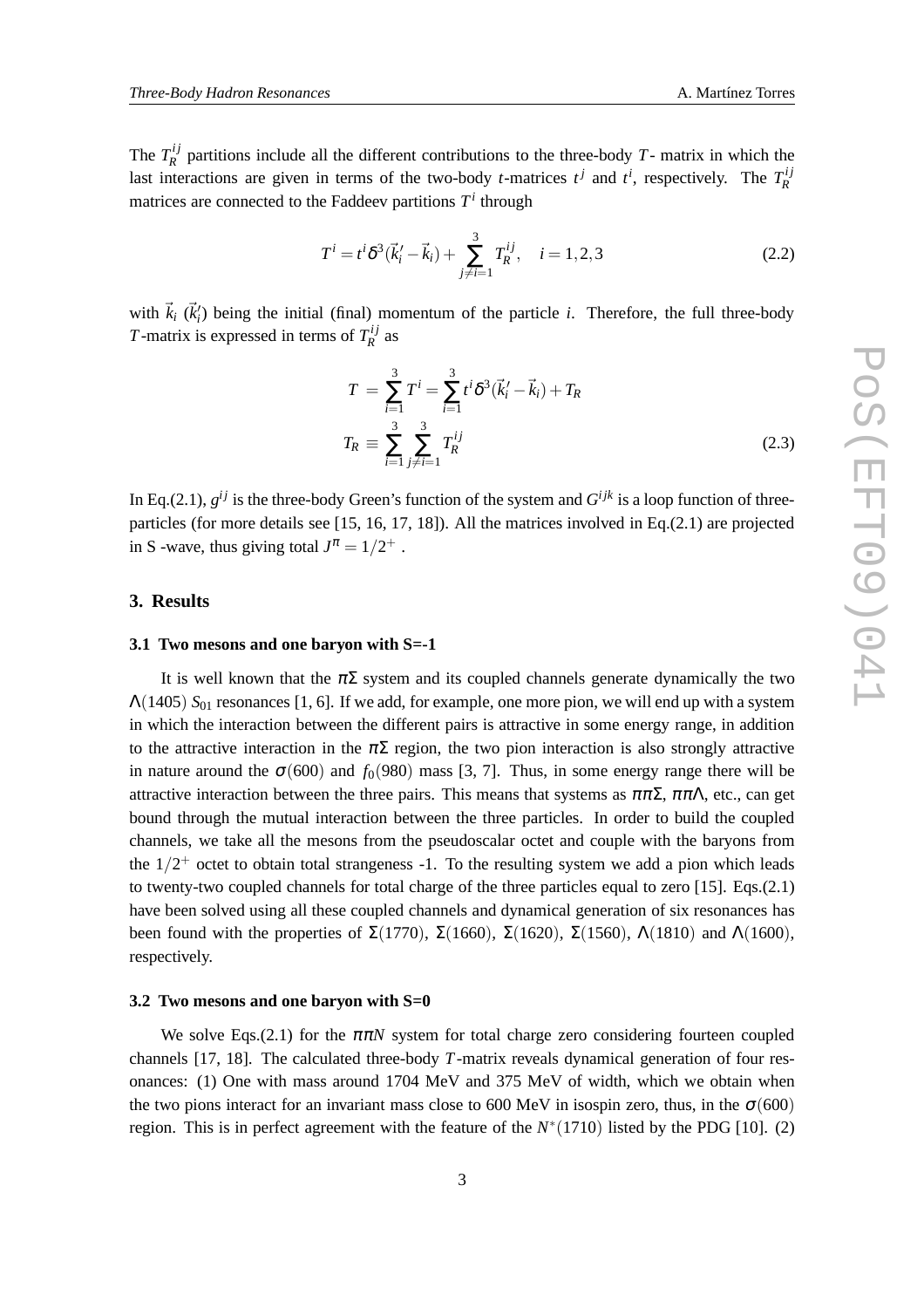Another one with mass around that of the  $N^*(2100)$ , with one of the  $\pi N$  pairs simultaneously resonating as the  $N^*(1650)$ , implying a  $\pi N^*(1650)$  structure. (3) Another one with mass and quantum numbers of the ∆(1910). (4) And yet another peak around 1920 MeV shows up in the *T*-matrix for the *KKN* channel with total isospin  $1/2$ ,  $J^{\pi} = 1/2^{+}$ , when the *KK* system clusters to generate the  $f<sub>0</sub>(980)$  and the  $a<sub>0</sub>(980)$  resonances. This state is not listed in the PDG and it was already suggested by the authors of [19]. In fact, there are some experimental findings which favor the existence of a *N*<sup>∗</sup> with spin-parity 1/2<sup>+</sup> at an energy close to 1910 MeV, although better experimental studies are needed to confirm this state.

#### **3.3 Three mesons with S=0**

A study of the  $e^+e^- \rightarrow \phi f_0(980)$  reaction was made through a loop mechanism involving pseudoscalar and vector meson loops [20]. The authors of [20] could explain the background observed by different experimental groups [12, 13, 14] for that reaction, but they could not explain the experimental peak obtained around an energy of 2175 MeV in the invariant mass of  $\phi f_0(980)$ [12, 13, 14]. In the chiral models, the  $f_0(980)$  resonance appears in the  $K\bar{K}$  interaction with a strong coupling to that channel [3]. Therefore, a study of the  $\phi K\bar{K}$  system could explain the experimental results. In [16] we solved Eqs.(2.1) taking as coupled channels  $\phi K\bar{K}$  and  $\phi \pi \pi$  with total charge zero. We obtain a peak around 2150 MeV with a width of 27 MeV when the  $K\bar{K}$  and  $\pi\pi$  system generate dynamically the  $f<sub>0</sub>(980)$ , thus, confirming the experimental finding. We implemented the result of [20] as the final state interaction for the  $e^+e^- \to \phi f_0(980)$  and calculated the cross section for that process. The result is a peak in the cross section around 2175 MeV which is in agreement with the experimental cross section obtained by different experimental groups [12, 13, 14].

# **4. Conclusions**

Using unitary chiral dynamics, we have developed a formalism where the integral Faddeev equations become algebraic ones and which can be solved by inverting matrices. We have used this formalism to study different three-body systems, concretely, to the  $\pi \bar{K}N$  system and its coupled channels which resulted into dynamical generation of four  $\Sigma$ 's and two  $\Lambda$ 's with  $J^P = 1/2^+$ , which can be identified with the low lying  $1/2^+$   $\Sigma$  and  $\Lambda$  states listed in the PDG in the energy region 1500-1800 MeV. We also investigated the  $\pi \pi N$  system and we found two  $N^*$ 's and one  $\Delta$  corresponding to the  $N^*(1710)$ ,  $N^*(2100)$  and  $\Delta(1910)$ , respectively, and a new  $N^*$  state with a mass close to 1920 MeV and  $J^P = 1/2^+$ . In the meson sector, we have studied the  $\phi K\bar{K}$  and  $\phi \pi \pi$  systems getting the dynamical generation of the  $X(2175)$  resonance, which was observed by several experimental groups.

### **Acknowledgments**

This work is partly supported by DGICYT contract number FIS2006-03438. We acknowledge the support of the European Community-Research Infrastructure Integrating Activity "Study of Strongly Interacting Matter" (acronym HadronPhysics2, Grant Agreement n. 227431) under the Seventh Framework Programme of EU. K. P. Khemchandani thanks the support by the Fundação